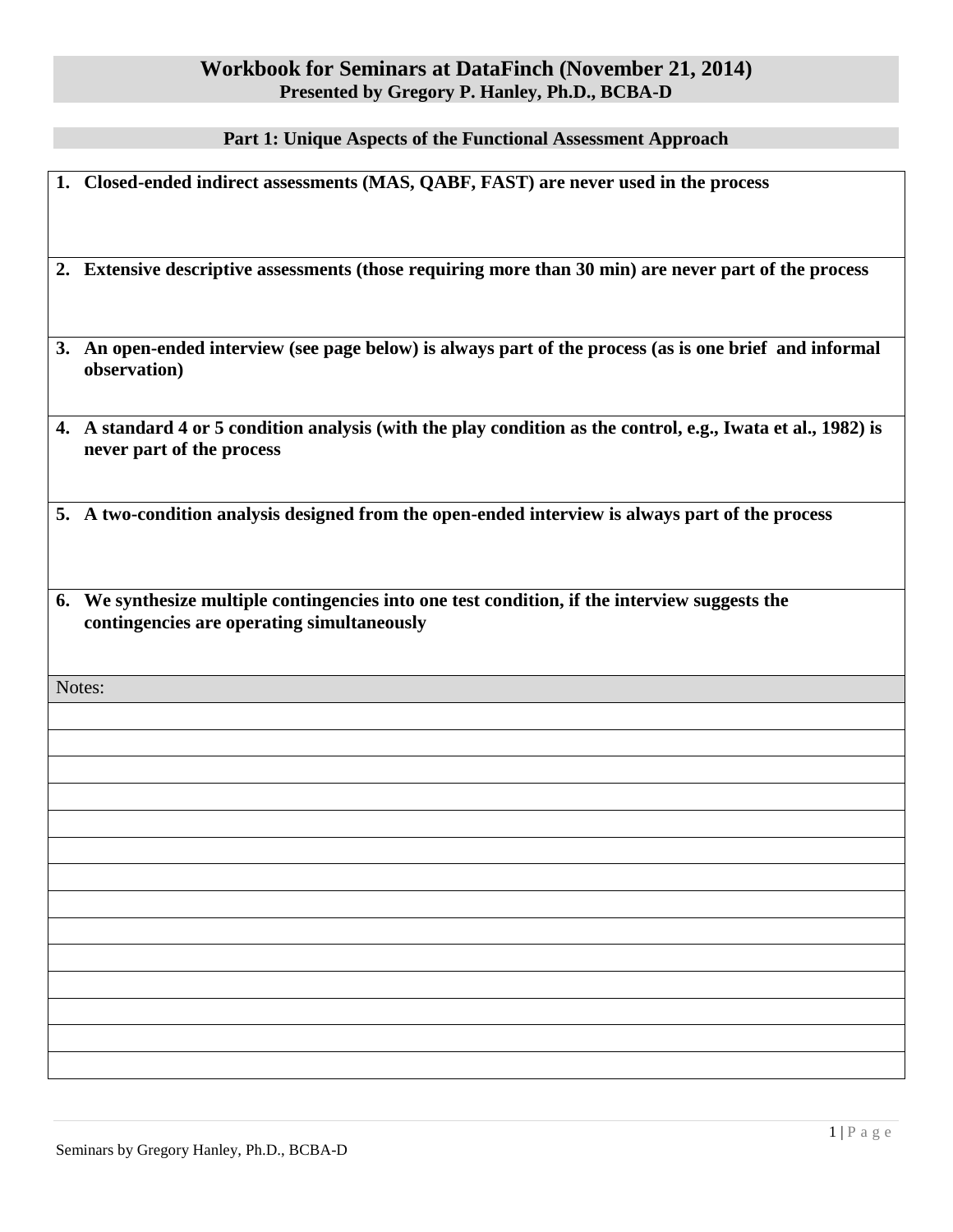| <b>Open-Ended Functional Assessment Interview</b><br>Developed by Gregory P. Hanley, Ph.D., BCBA-D | Date of Interview: |             |
|----------------------------------------------------------------------------------------------------|--------------------|-------------|
| (Developed August, 2002; Revised: August, 2009)                                                    |                    |             |
|                                                                                                    |                    |             |
|                                                                                                    |                    |             |
| RELEVANT BACKGROUND INFORMATION                                                                    |                    |             |
|                                                                                                    | $Vrs$ mos          | Male/Female |
| 2. Describe his/her language abilities.                                                            |                    |             |
| 3. Describe his/her play skills and preferred toys or leisure activities.                          |                    |             |
| 4. What else does he/she prefer?                                                                   |                    |             |
| QUESTIONS TO INFORM THE DESIGN OF A FUNCTIONAL ANALYSIS                                            |                    |             |
| To develop objective definitions of observable problem behaviors:                                  |                    |             |
| 5. What are the problem behaviors? What do they look like?                                         |                    |             |
| To determine which problem behavior(s) will be targeted in the functional analysis:                |                    |             |

- **6. What is the single-most concerning problem behavior?**
- **7. What are the top 3 most concerning problem behaviors? Are there other behaviors of concern?**

*To determine the precautions required when conducting the functional analysis:*

**8. Describe the range of intensities of the problem behaviors and the extent to which he/she or others may be hurt or injured from the problem behavior.**

T*o assist in identifying precursors to dangerous problem behaviors that may be targeted in the functional analysis instead of more dangerous problem behaviors:*

- **9. Do the different types of problem behavior tend to occur in bursts or clusters and/or does any type of problem behavior typically precede another type of problem behavior (e.g., yells preceding hits)?**
- To determine the antecedent conditions that may be incorporated into the functional analysis test conditions:
- **10. Under what conditions or situations are the problem behaviors most likely to occur?**
- **11. Do the problem behaviors reliably occur during any particular activities?**
- **12. What seems to trigger the problem behavior?**
- **13. Does problem behavior occur when you break routines or interrupt activities? If so, describe.**
- **14. Does the problem behavior occur when it appears that he/she won't get his/her way? If so, describe the things that the child often attempts to control.**

*To determine the test condition(s) that should be conducted and the specific type(s) of consequences that may be incorporated into the test condition(s):*

- **15. How do you and others react or respond to the problem behavior?**
- **16. What do you and others do to calm him/her down once he/she engaged in the problem behavior?**
- **17. What do you and others do to distract him/her from engaging in the problem behavior?**

*In addition to the above information, to assist in developing a hunch as to why problem behavior is occurring and to assist in determining the test condition(s) to be conducted:*

- **18. What do you think he/she is trying to communicate with his/her problem behavior, if anything?**
- **19. Do you think this problem behavior is a form of self stimulation? If so, what gives you that impression? 20. Why do you think he/she is engaging in the problem behavior?**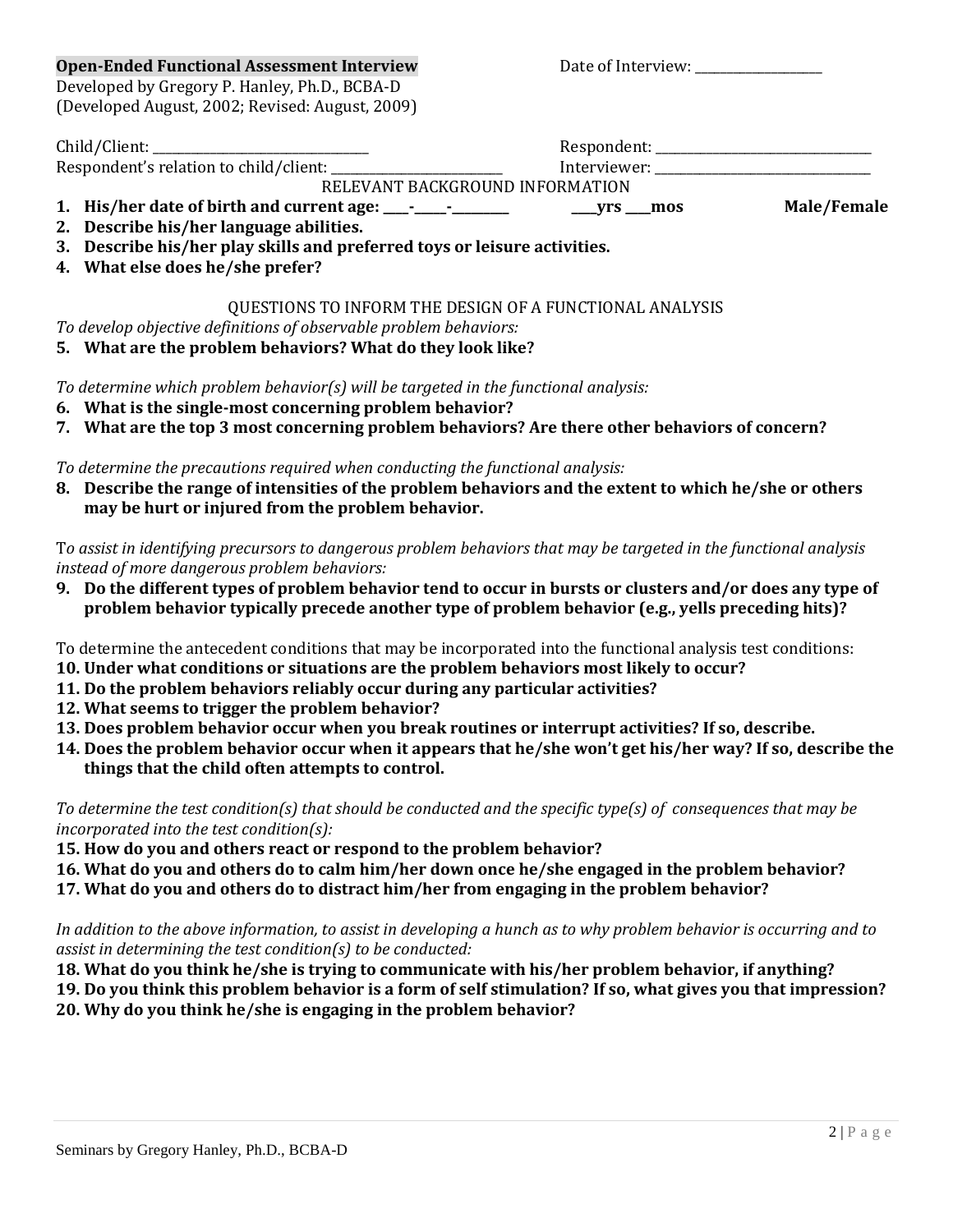## **Tactics to Overcome General Obstacles to Conducting Functional Analyses**

| To address concerns<br>regarding                                  | Consider                                                                                                                                                                                                                                                                                                                                                                                                                                                                                                                                                                                                                                       |
|-------------------------------------------------------------------|------------------------------------------------------------------------------------------------------------------------------------------------------------------------------------------------------------------------------------------------------------------------------------------------------------------------------------------------------------------------------------------------------------------------------------------------------------------------------------------------------------------------------------------------------------------------------------------------------------------------------------------------|
| the time required to<br>conduct an analysis                       | scheduling brief (3 to 5-min) sessions<br>$\qquad \qquad -$<br>conducting an analysis informed by an open-ended interview consisting of<br>only a single test condition and intimately matched control condition<br>synthesizing contingencies                                                                                                                                                                                                                                                                                                                                                                                                 |
| the complexity of an<br>analysis                                  | conducting an analysis informed by an open-ended interview consisting of<br>$\overline{\phantom{m}}$<br>only a single test condition and intimately matched control condition                                                                                                                                                                                                                                                                                                                                                                                                                                                                  |
| the difficulty<br>"selling" the analysis to<br>constituents       | building a therapeutic relationship with parents and teachers via open-<br>ended interviewing<br>describing the practical and humane reasons for understanding function<br>prior to treating problem behavior<br>describing how reinforcement-based treatments are more likely following<br>a proper functional analysis<br>using analogies to explain the logic and acceptable risks inherent in a<br>properly designed functional analysis,<br>emulating the conditions they described as being important to problem<br>behavior in your analysis                                                                                            |
| the danger to the<br>client and person<br>conducting the analysis | conducting the analysis in an environment that allows for the problem<br>behavior to occur safely<br>including clearly signaled contingencies and continuous schedules of<br>$\qquad \qquad -$<br>programmed consequences in test conditions<br>scheduling brief (5-min) sessions<br>conducting an analysis informed by an open-ended interview consisting of<br>only a single test condition and intimately matched control condition<br>arranging for putative reinforcers to only be provided for precursors to the<br>dangerous behavior in the test condition<br>synthesizing all contingencies suspected of influencing problem behavior |
| low-rate problem<br>behavior                                      | acknowledging that because putative establishing operations are<br>repeatedly arranged in functional analyses, differentiated analyses can be<br>obtained even for reportedly low rate behavior<br>extending the durations of sessions and assessments<br>conducting analyses only when problem behavior is occurring<br>conducting additional open-ended interviews or observations to discover<br>idiosyncratic factors that may be included in analyses                                                                                                                                                                                     |
| covert problem<br>behavior                                        | conducting the analysis in a baited environment and in the absence of<br>others<br>conducting a reinforcer analysis in which the likely reinforcers for<br>problem behavior are available concurrently and or for arbitrary responses<br>of similar effort                                                                                                                                                                                                                                                                                                                                                                                     |